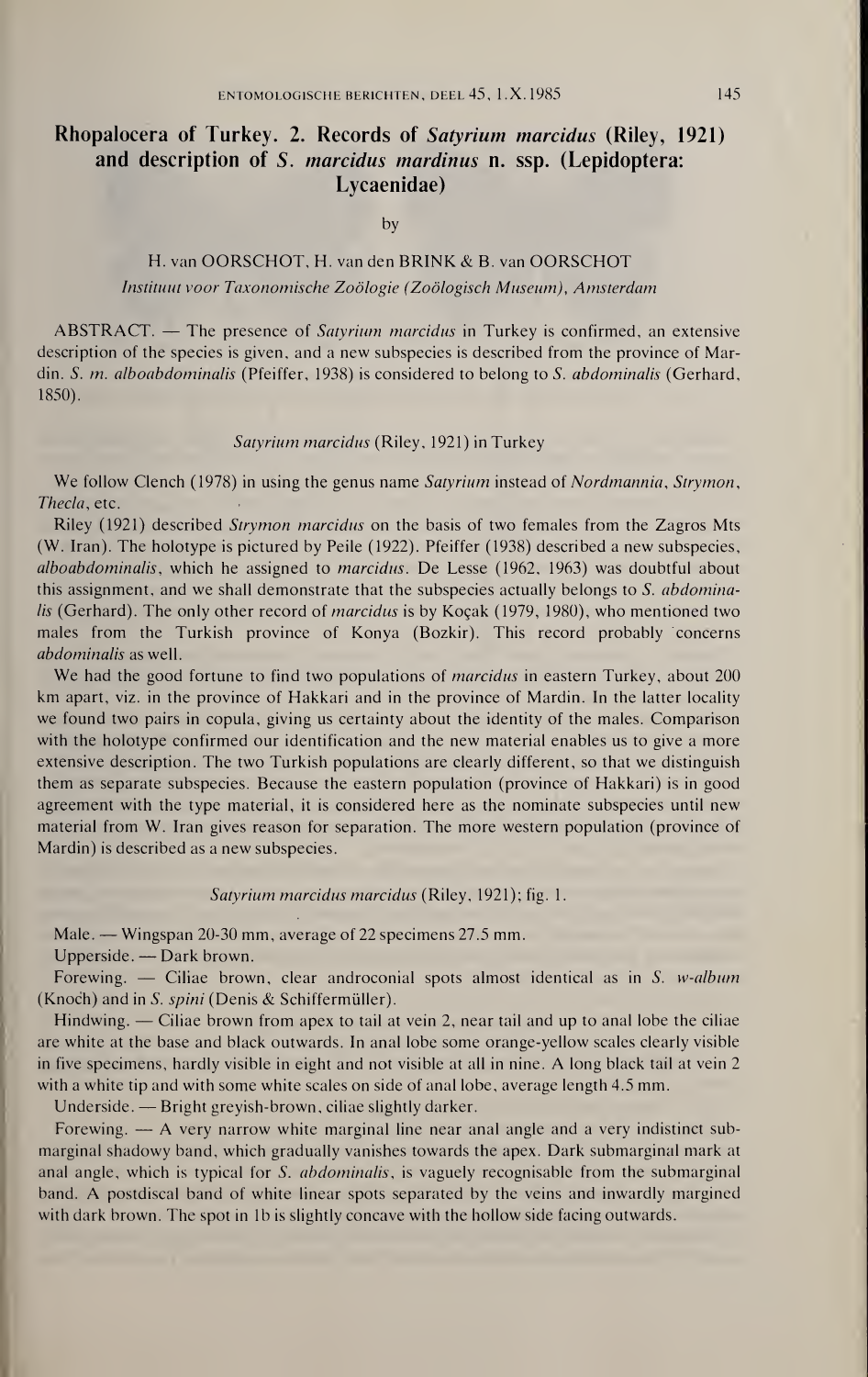

Fig. 1. S. m. marcidus,  $\delta$  underside, from province of Hakkari, Turkey. Fig. 2. S. m. mardinus n. ssp., holotype  $\delta$  underside, from province of Mardin, Turkey.

Hindwing. — Ciliae as in forewing, but with white at the basis identical to the hindwing upperside. An almost complete white marginal line (up te vein 6), more pronounced than in forewing, diminishing towards the apex. A similar postdiscal band, more distinct and with the spot in lc distinctly V-shaped, apex inwards, and those in 2 and 3 variably concave to rudimentary V-shaped. A row of submarginal spots, the largest in 2 is black and inwardly margined yelloworange, black and white successively. The smaller spots in 3, 4, 5 and 6 diminish successively in intensity from black or brown to shadowy brown and have similar inward margining, which becomes vaguer towards the apex. Submarginal area in lb filled with blue, black and white scales, and inwardly margined black and whitish successively. Anal lobe black, margined inwards yellow-orange, narrowly black and broadly white successively.

Female. — Wingspan 31 mm. Apart from the absence of androconial spots almost identical to the male. Upperside slightly less dark brown. Underside with V-shape of the postdiscal spot in lc more pronounced.

Above description is based on: 22  $\delta \delta$  and 1  $\Omega$ , all labelled Turkiye, Hakkari, env. Uludere, 1200 m, 9/10.VI. 1984, leg. H. & Th. v. Oorschot and H. v. d. Brink, St. 179 (St. stands for station) and 1 9, Turkiye, Hakkari, Beytüşşebap, 1220 m, 13. VII. 1980, leg. G. Betti.

Variation. — There is hardly any other variation than mentioned above. The holotype, which is in the British Museum (Nat. Hist.) (BMNH), differs slightly from the Hakkari material by a paler tone of the underside (probably due to age) and by a more pronounced V-shape of the postdiscal spots in lc, 2 and 3 of the hindwing.

Genital. — The shape of the male genital (fig. 3a and b) resembles most that of Satyrium ilicis (Esper) (Higgins, 1975). Striking differences are: the overall length which is 1.8 mm in marcidus and to about 2.5 mm in *ilicis*, and the transition at the basis of the terminal section of the valve which is smooth in *marcidus* and shows a fold or lobe in *ilicis*. The falces are about vertical as in *ilicis*; this varies up to about 40 degrees from vertical, but the falces are never horizontal as in S. *acaciae* (Fabricius).

#### Satyrium marcidus mardinus n. ssp.; fig. 2.

The differences with the nominate subspecies, as described on basis of the Hakkari material above, are as follows:

Male. — Wingspan 24-29 mm, average of 76 specimens 27 mm.

Upperside. — A complete absence of orange-yellow scales in the anal lobe.

Underside. — A slightly lighter and duller tone. The postdiscal band of linear spots less pronounced.

Forewing. — Postdiscal spot in lb less concave, dark submarginal mark at the anal angle still vaguer and hardly recognisable from the submarginal band.

Hindwing. — V-shape of postdiscal spot in lc less pronounced. Submarginal black spot in 2 absent, of the submarginal markings from 2 to 6 only the inward margining remains, much va-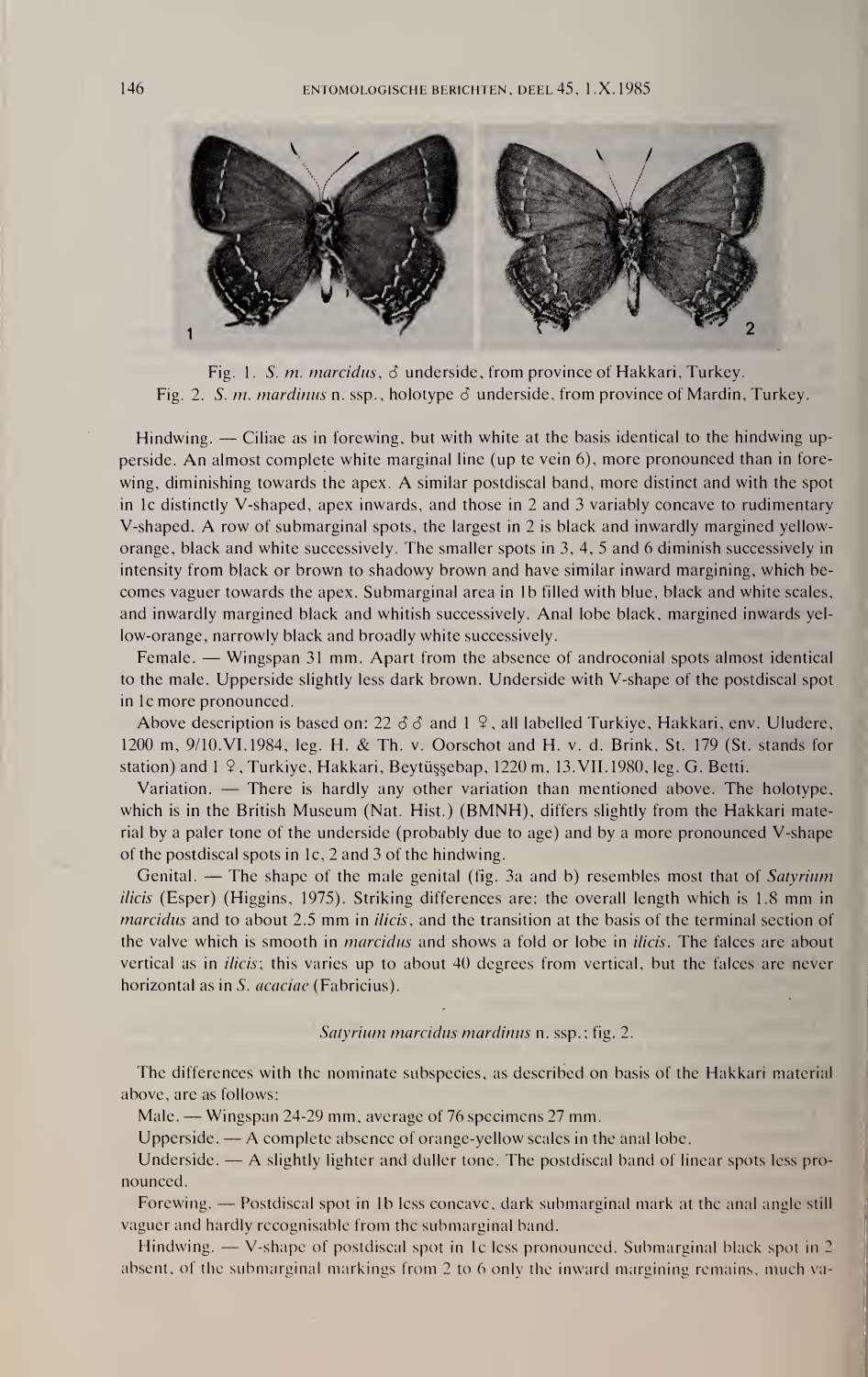



guer. The blue of the submarginal area in lb has a very dull tone. Tail to vein 2 has an average length of 4 mm.

Female. — Wingspan 26-31 mm, average of 17 specimens 29.5 mm. Almost identical to male. Submarginal markings of the hindwing underside slightly more pronounced.

S. m. mardinus n. ssp. differs in particular from the nominate subspecies on the underside by less pronounced submarginal and postdiscal markings and by the absence of the large submarginal black spot in cell 2 of the hindwing.

Variation. —The new subspecies shows little variation. In the underside the postdiscal spots of the forewing and/or the submarginal marking of the hindwing are vague to rudimentary in some specimens. A few specimens have some submarginal black scales in 2 of the hindwing underside, where a clear black spot is always present in the nominate subspecies.

Holotype. — "Turkiye/Mardin/H. & Th. v. Oorschot/H. v. d. Brink/env. Mardin/1000- 1100m/6-7.VI. 1984/St. 173", 6.

Paratypes. — Same labelling, 75  $\delta$   $\delta$  and 17  $\Omega$   $\Omega$ . Holotype and most of the paratypes are in the Zoölogisch Museum Amsterdam, some of the paratypes are in the collections of BMNH, Museum Landessammlungen für Naturkunde Karlsruhe, Zoologische Staatssammlungen Mün chen (ZSM), Rijksmuseum Natuurlijke Historie Leiden and in the collection of the authors.

#### Ecology

We found S. *m. marcidus* on a rocky slope with open brushwood and a rather rich low vegetation, whereas S. m. mardinus flew on dry slopes with low vegetation and sparse Dwarf almond (Prunus tenella Batsch.) brushwood. We think S. *marcidus* lives on almond, because we collected a number of females and two copulae on or round this brushwood. S. m. marcidus has been collected together with Zerynthia deyrollei (Oberthür), Pontia chloridice (Hübner), Hipparchia pellucida (Staudinger), S. ilicis, S. abdominalis and Melitaea persea (Kollar), whereas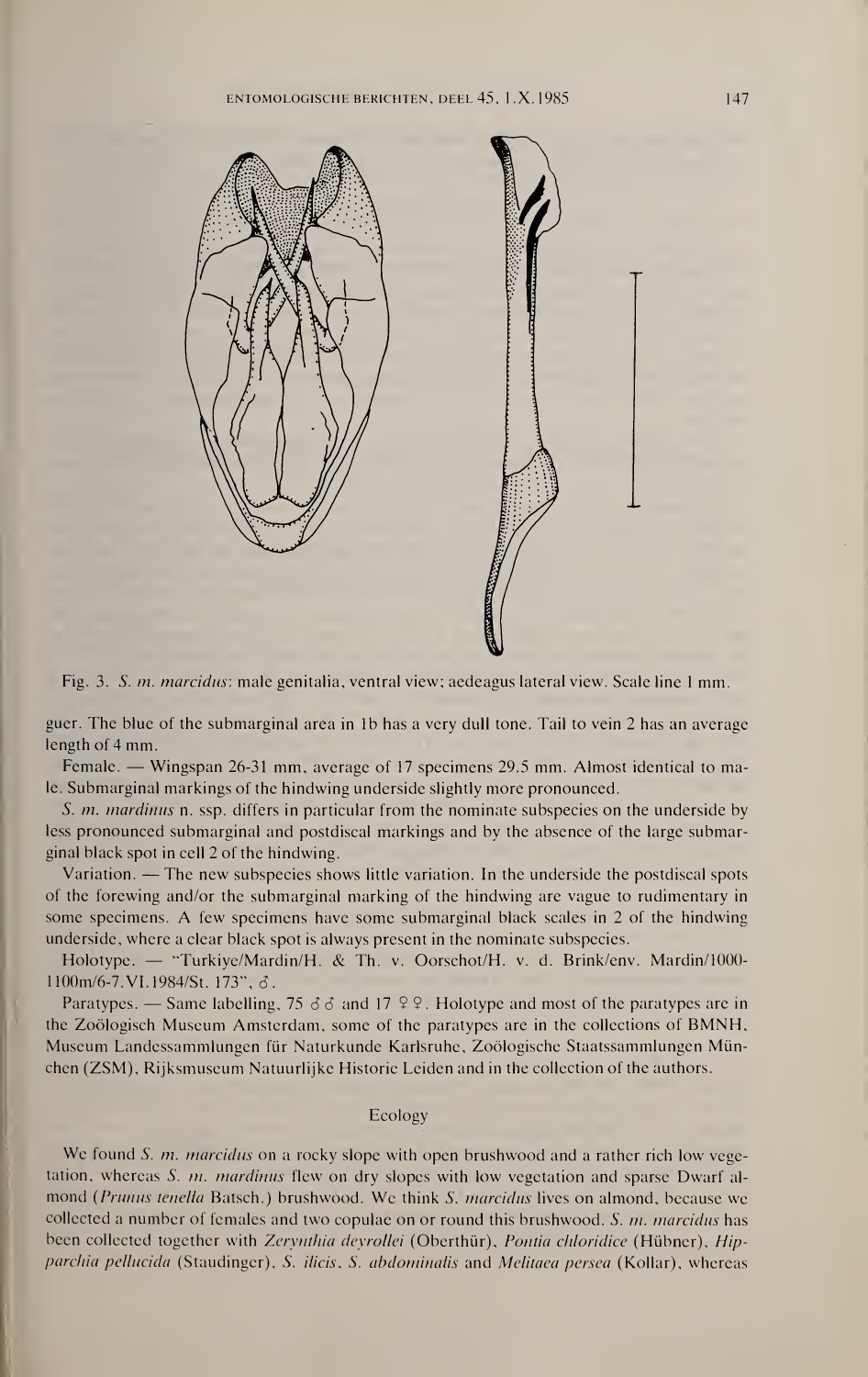we found *mardinus* together with S. abdominalis, M. persea, Pseudochazara pelopea (Klug), Ps. telephassa (Geyer) and Sublysandra candalus (Herrich-Schäffer).

#### Discussion on other records

S. marcidus may be compared to S. abdominalis (Gerhard). Most striking differences between marcidus and abdominalis are: the tuft of hairs at the end of the last segment of the abdomen of the female is brown in *marcidus* and black in *abdominalis*, as in S. *acaciae* (Fabricius); postdiscal linear spots on underside are concave in lb of the forewing and more or less V-shaped in 1c, 2 and 3 of the hindwing in *marcidus*, they are straight or almost straight in abdominalis; the male of marcidus has a distinct androconial spot which is absent in abdominalis; and finally *abdominalis* shows a typical dark submarginal mark at the anal angle of the forewing underside, which however may be vague or almost absent in some populations, as always in marcidus.

We are inclined to place S. marcidus nearer to S. ilicis (Esper) than to S. abdominalis or S. acaciae on the basis of: wingshape, marking of the underside and the attitude of the falces in the male genital.

With respect to the two males recorded from the province of Konya by Koçak (1979, 1980) we think these belong to S. *abdominalis. Abdominalis* populations in the concerned area of the northern Taurus show some characteristics different from elsewhere: the tone of the underside is lighter, the row of postdiscal linear white spots is more pronounced and the "abdominalis" mark at the anal angle is vague or absent. The description, which Koçak gives comes very close to this form of abdominalis. Because he does not mention the existence of androconial spots and moreover his picture does not show the typical concave and V-shaped postdiscal spots, we are convinced that his recorded males do not belong to S. marcidus but to abdominalis.

We have studied the type material of Pfeiffer's Thecla marcidus alboabdominalis, which is in the Zoölogische Staatssammlungen München (ZSM). This type material consists of holotype  $\delta$ , allotype  $\varphi$ , paratype 1  $\varphi$  and 7 specimens (5  $\delta$   $\delta$ , 2  $\varphi$ ), which have no type indication, but which all belonged to Pfeiffer's collection. Of this series of ten the allotype, the paratype and <sup>1</sup>  $9$  have a tuft of distinct white anal hairs, but in 1  $9$  the tuft is black. We can not trace, whether the latter female was added to this series by Pfeiffer or somebody else. De Lesse (1963) was not complete in giving the presence of the "abdominalis" mark as the only argument for his suspicion of *alboabdominalis* belonging to *marcidus*. The absence of concave and V-shaped postdiscal spots, the presence of the "abdominalis" mark together with the absence of androconial spots in the males have convinced us, that *alboabdominalis* belongs to S. *abdominalis*.

#### Acknowledgement

We wish to express our thanks to the Uyttenbogaart-Eliasen Stichting for its financial support of our expeditions in 1984. Thanks are due to Mr. P. R. Ackery (BMNH) and Dr. W. Dierl (ZSM) for the loan of type material of Satyrium.

#### REFERENCES

Clench, H. K., 1978. The names of certain holarctic hairstreak genera (Lycaenidae). — J. Lepidopterist's Soc. 32 (4): 277-281.

Higgins, L. G., 1975. The classification of European butterflies; 320. Collins, London.

- Koçak, A. O., 1979. Studies on the family Lycaenidae IL New taxa and records from Turkey (Lep. Lycaenidae). —Atalanta Würzburg <sup>10</sup> (4a): 309-325.
- 3. Leptaopterst s soc. 32 (4): 211-281.<br>
Higgins, L. G., 1975. The classification of European butterflies: 320. Collins, London.<br>
Koçak, A. O., 1979. Studies on the family Lycaenidae II. New taxa and records from Turkey<br> tus (Sublysandra) myrrhus (Herrich-Schaeffer, 1852) (Lep. Lycaenidae). — Atalanta Würzburg <sup>11</sup> (4): 262-272 (photo).